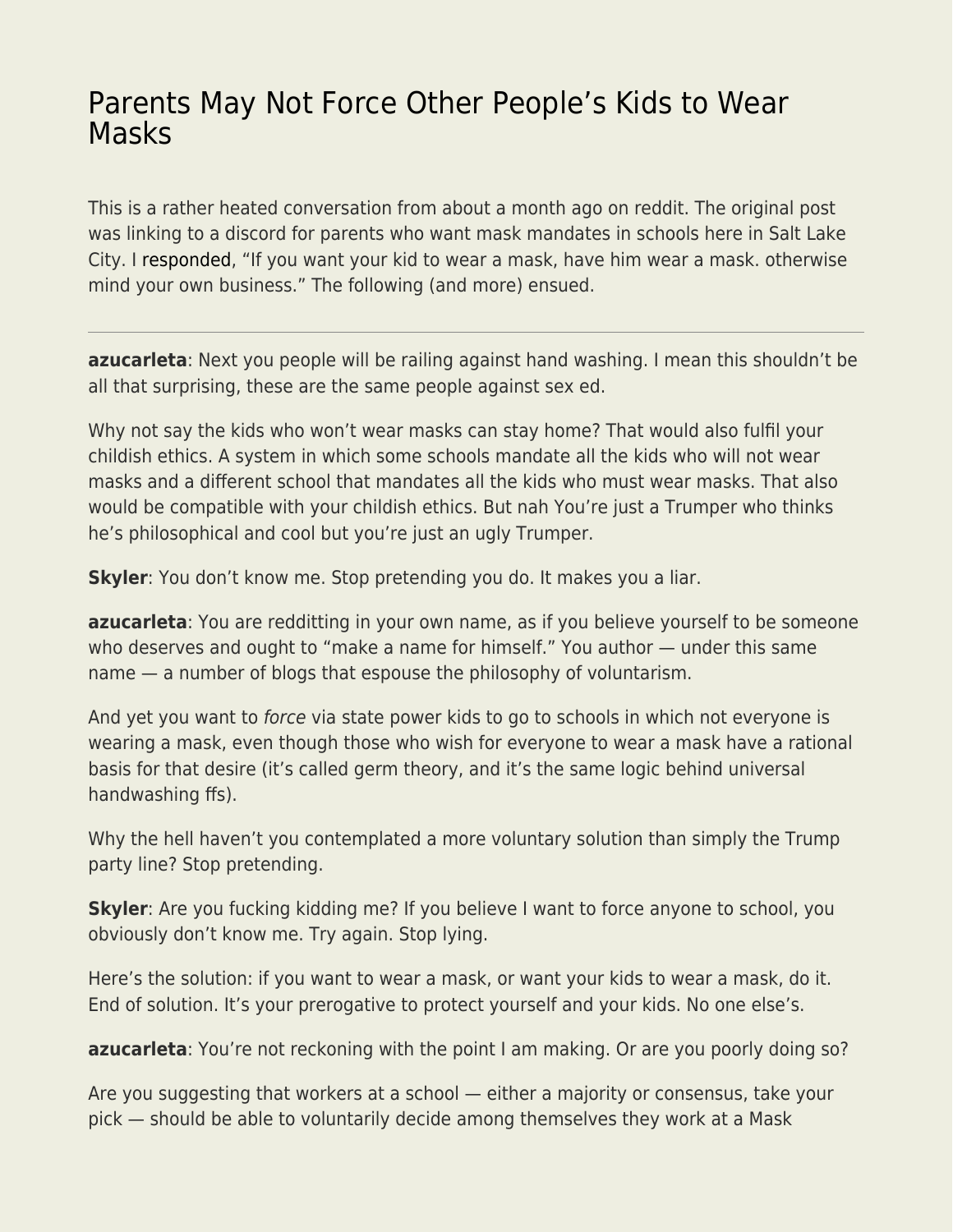Mandate school, and then everyone else can voluntarily decide whether they want to go into that school knowing that it is a Mask Mandate school? Because that's a far cry — and a far more radical and sophisticated position — than what your top-level comment suggests.

Your top-level comment is the covid-mask equivalent of "let them eat cake." It's not helpful, and it reveals not only callousness but your cluelessness. I feel like I understand the philosophy you claim to promote more than you do.

edit: in short, you're a voluntarist until things get mucky and would make people whisper about you at church, at which point you revert to Trumpism (but maintain your position has been consistently voluntariest all along, comically). I wonder if you are cunning about this or ignorant to your own shiftiness.

**Skyler**: The problem here is the existence of government, non-private schools, all of which should be abolished. Government schools are by their nature political schools, and so the decisions they make are political. Disagreements abound in politics and have a way of getting messy. I abhor politics, and government schools. Privatize everything. Then the owner makes the decision and everyone else is either welcomed, or not. Simple. That's the voluntaryist solution.

Saying that some workers can decide what other workers have to do does not mean they are being "voluntary". Governments shouldn't be making this decision (or any decision) since governments (states) should not exist. They create conflict. All government should do, if they are to exist, is protect property rights and liberty. That's it. That's their only proper role. Anything beyond this is tyranny.

Find a school that allows masks, and instruct your child to wear a mask. Or better yet, keep your child out of compulsory forms of miseducation. Nobody needs to force anyone else to do anything. Everyone can protect themselves without anyone else's cooperation. Demanding that others wear masks or get vaccinated proves that it's not about safety, but control. Fuck off.

**azucarleta**: You've not explained why you are not advocating for a system in which promask people go to school A, and anti-mask people go to school B. As a matter of public health, I'm not really sure that would even help much, however it's a lot more practically voluntary than your "let them eat cake" position.

And you're kind of the least helpful, most annoying kind of philosopher/radical. One who says essentially, "well I haven't anything useful to add because frankly y'all everything we see is poisoned fruit of a poison tree!" A more intellectual anarchist knows their philosophy is a moral philosophy, not a political one, and can be applied even in the least hospitable of situations. No matter the context, one can always find a way to be more cooperative, and less hierarchical/authoritarian/coercive. You just don't seem to be that kind of anarchist; by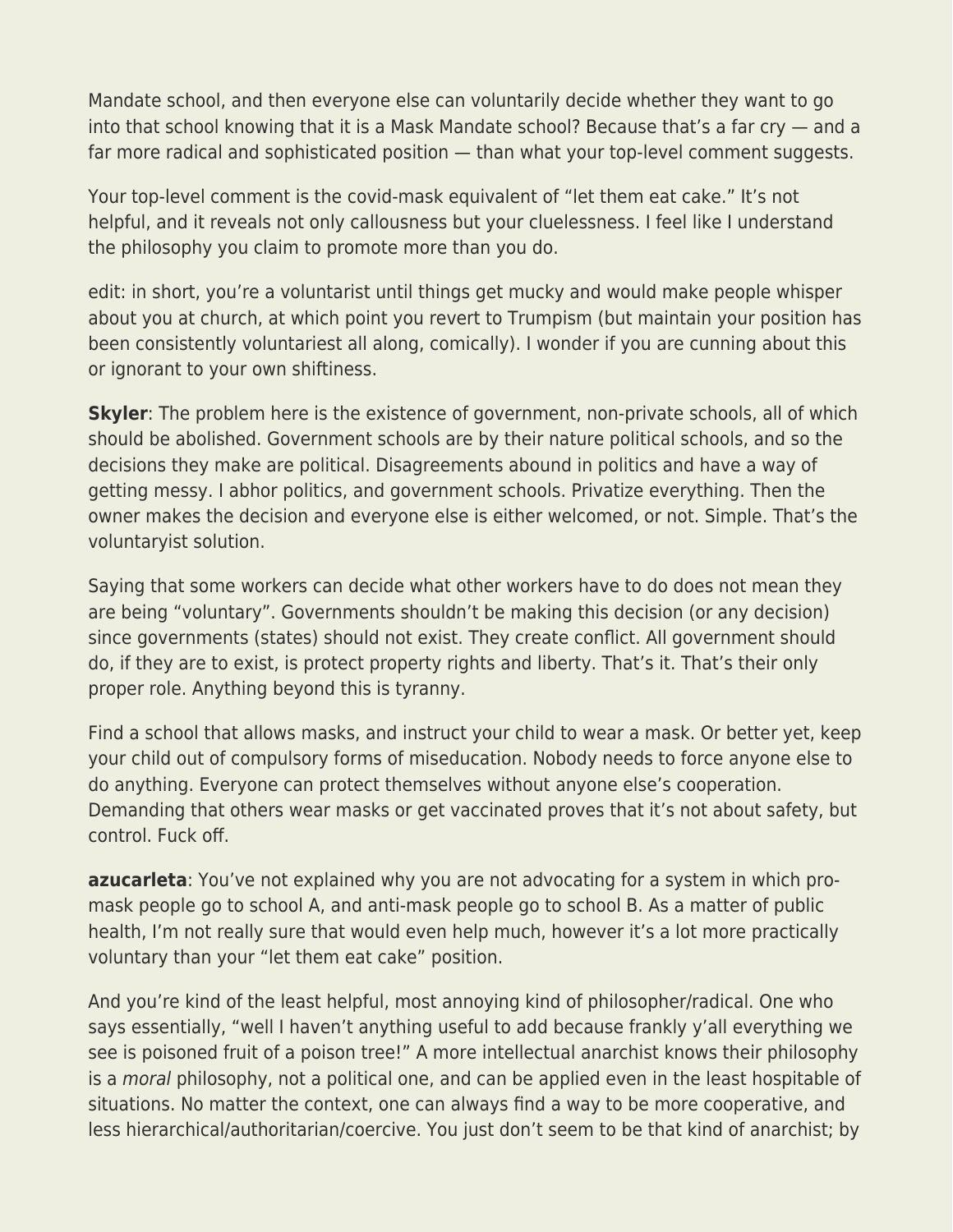my way of scoring, that makes you an anarchist not at all. Which is fine, I think pretty much everyone radical, liberal, moderate or extremist knows that "anarcho-capitalists" are just extremist capitalists without any anarchism in sight lol.

**Skyler**: I'm not sure why you think "everyone choose for themselves" is "hierarchical/authoritarian/coercive". It's the opposite, and a very good solution.

Please, tell me, how is voluntary choice "hierarchical/authoritarian/coercive"? Use logic.

**azucarleta**: Please stay moored to the issue at hand. We, at the moment, have a system of compulsory education. You may oppose that regime (as do I), but it is what it is today and for the foreseeable future, it's the context we in the commentariat must reckon with if we are being serious about real-world solutions and not simply philosophically masturbating. I certainly hope, but sort of doubt, we agree so far.

So long as we presume compulsory education will continue indefinitely (if you can't do that you're a radical child) we must turn now to the next big piece of context, an infectious pandemic.

Why would someone committed to voluntarism not acknowledge that allowing people to voluntarily sort themselves is preferable to forcing polarized opposing sides to coalesce around one pole or the other? Your insistence that polarized people must coalesce in schools in which universal mask wearing is not a feature — and that no school functioning as a magnet for like-minded folks may have a universal mask wearing code — is functioning as an authoritarian/coercive force, given the context of compulsory education. Your position is not allowing people who want universal mask wearing to group together and have a school or system of schools in which mask wearing is universal.

**Skyler**: You're telling a voluntaryist that one or two people is going to get shot in the head. That's the reality, and I must choose.

No, I don't have to choose. It's everybody's own prerogative to choose for themselves what risks they want to take. If they deem that school without a mask mandate is too risky for them, then it's their prerogative to stay home or to keep their kids home.

Everyone may choose for themselves, but no one may choose for others. It's not difficult or complex, and it works.

**azucarleta**: Again I accuse you of being ignorant of the muckiness or being aware of it but pretending it doesn't exist in order to espouse the Trump party line while maintaining you're not a party man.

Why shouldn't it be those who refuse to wear a mask who have to stay home? Why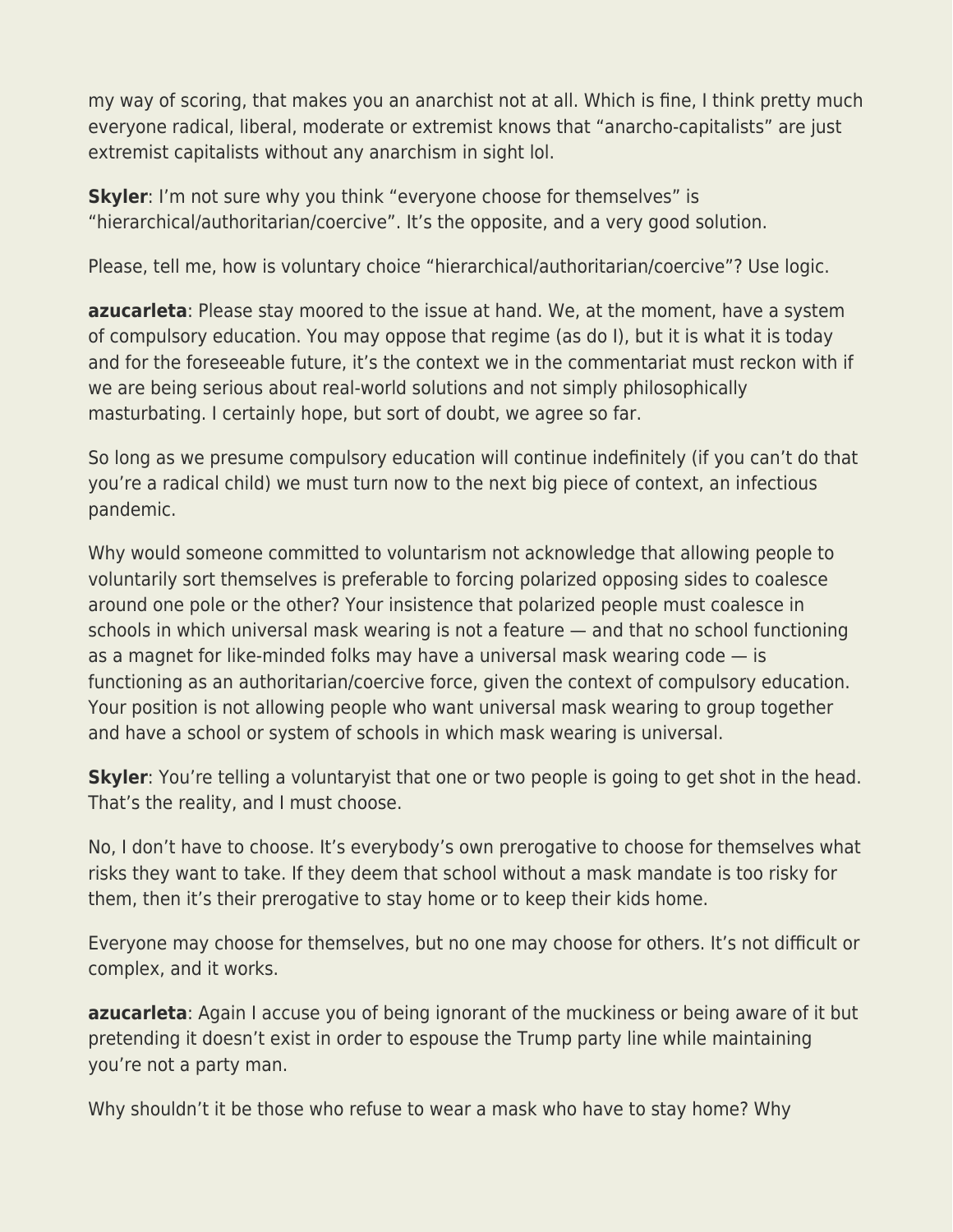shouldn't we recognize that mask wearing is just as benign but also as helpful as handwashing and as a result create rules around it that teach kids good practice? Why do you believe those who wish to not wear a mask get all the schools and those who wish to have universal mask wearing get zero schools? How do you justify that knowing that education is compulsory, taxpaying is compulsory, and that universal mask wearing is an extremely popular position?

**Skyler**: Because one side is using aggression, and the other is not. Think about it.

**azucarleta**: You're such a lightweight dude. The state will collect my taxes at gunpoint should I be foolish enough to try to refuse to pay. The state will take my child to school by force if I am foolish enough to decide to not educate them to the state standard. Both of these will be done very agGresSIvelY. That is the undebated unyielding reality of our current context, pandemic or no pandemic.

And in that context of an infectious pandemic you wish for zero of the schools that people are aggressively forced to pay for and attend to have universal mask wearing as a policy. Why shouldn't the government be more complex and offer policy A to people who want policy A, and offer policy B, at different facilities, for people who want policy b? Wouldn't that be less coercive and more voluntary for those subject to the whole scheme?

**Skyler**: Look at the mental gymnastics over a fucking mask mandate.

People do the exact same mental gymnastics to justify banning marijuana, banning alcohol, banning speech, banning protest, banning guns, banning homosexuality, banning any and everything they dislike. And oh yes, even banning masks.

Mind your own business.

**azucarleta**: Where my taxes go and where the state forces my children to go is my fucking business dimwit.

Delete your accounts.

**Skyler**: So because you're a victim, that gives you the right to use aggression against other victims?

**azucarleta**: I see this point of course but you see I think the simplest solution<sup>\*\*</sup> is to tell those who won't wear masks that they may do online or home schooling only, and that in person school relies on appropriate precautions. You see, you have unchecked "default settings" that for you define who is being aggressive. I find luddites who insist on being in public shared spaces in a pandemic without taking precautions to be negligent and showing unwarranted disregard for public safety. Call it aggressive to keep you out of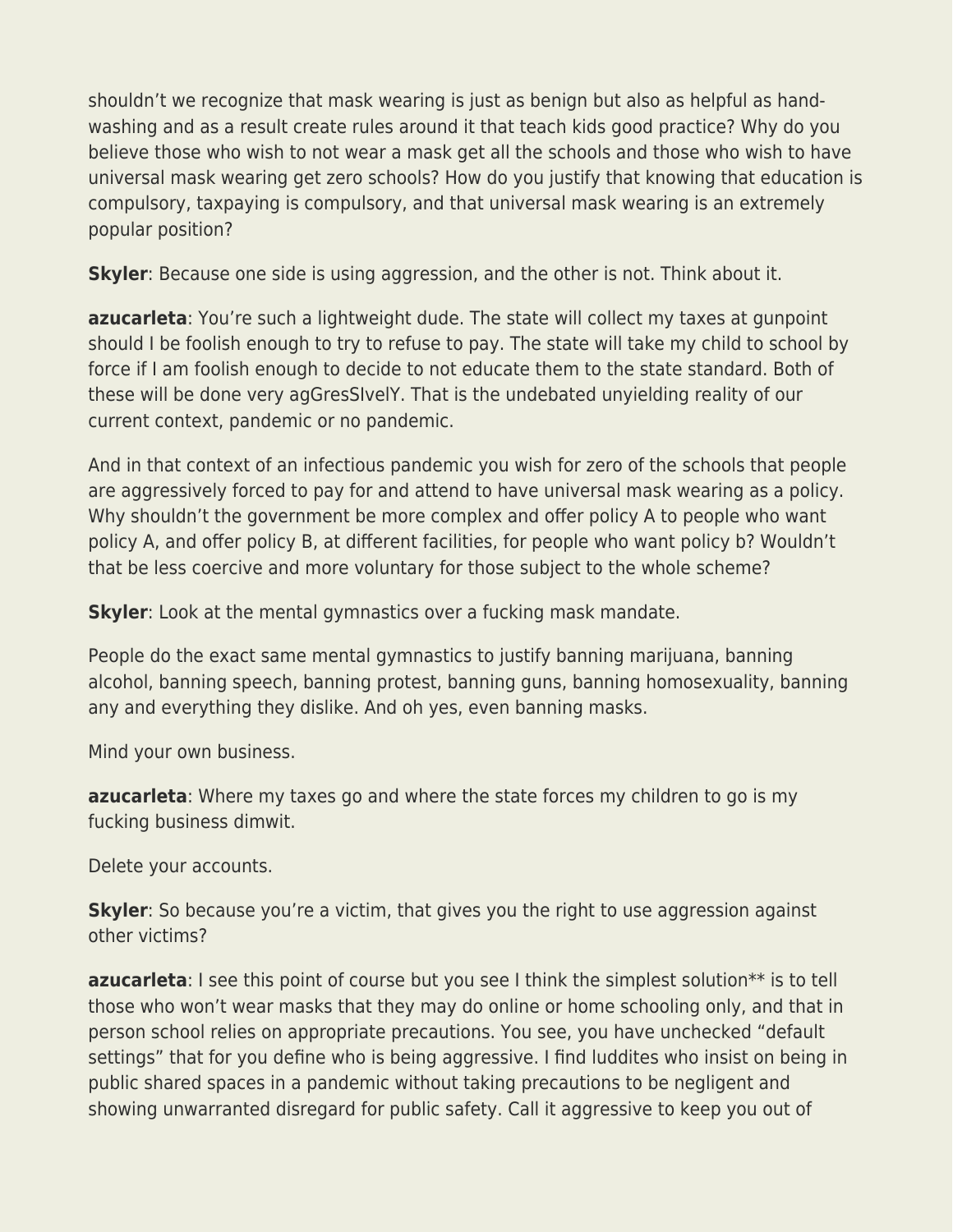school, but personally I find it quite aggressive that you would force your way in. Your use of "Aggressive" here is unchecked entitlement, defined by personal values, relational, meaningless. It simply begs the question really.

\*\*But I think we can do much better than simple solutions.

**Skyler**: "public safety": the clarion call of tyrants large and small everywhere. good luck with that.

**azucarleta**: you seem to be dodging this question: Why shouldn't there be a set of Universal Mask schools for workers and families who prefer that, parallel to Mask Anarchy schools for people who prefer that? After all, this is probably going to be going on for years, why not start self sorting for the long haul? It's a real question, not some gotcha.

Why shouldn't the government cater to both and let people self-sort? Why must one solution be chosen and everyone forced to it? Isn't it less coercive if the government tries to cater to polarized people rather than forcing them to coalesce?

**Skyler**: Why don't we bypass the state entirely and let everyone fund the schools of their choice? Less aggression all around, everyone wins.

**azucarleta**: I don't know why it's such a problematic question that you would dodge answering it at least 3 times, but that makes me more curious. Your distracting theoretical question here is fine, but I want to set it aside for now. I'll ask again and would you please: Why shouldn't the government provide Universal Mask schools in the community commensurate with the level of interest there is for Universal Mask schools among faculty, staff and students? Isn't it a bit, um, authoritarian to insist that one solution must be the solution?

It's a real question because kids and workers with health complications — who maybe can't even get vaccinated — would really prefer to attend work and school with the double-mask double-vax type of people, and not the types whose parents got drinks after the Garth Brooks concert entirely unmasked and unvaxed. Why not let people voluntarily associate/find their tribe? Why should the Mask Anarchy tribe's way of doing things be the way everyone is forced to do it in every public school statewide?

**Skyler**: I've answered it very clearly, you just don't like my answer.

I'm against mask mandates and I'm against anti-mask mandates. Everybody should be free to choose if and how many masks they want to wear. And everybody should be free to choose who they will allow on to their property.

**azucarleta**: Oh, that's your answer? You should show your work, so I know you're giving